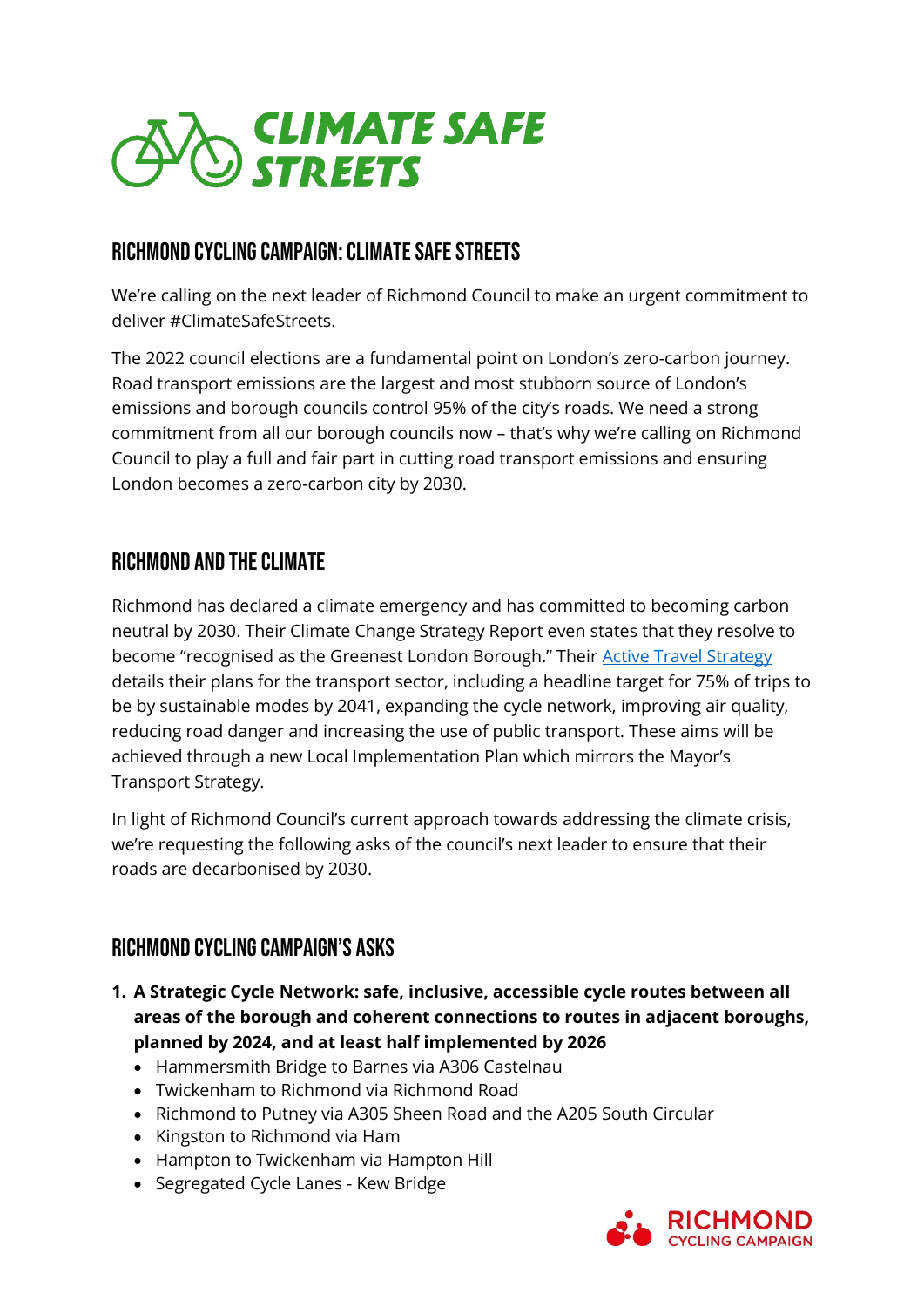- CW9 to Kew Road Cycle Lane
- CW9 to A205 (Upper Richmond Road
- A316
- Cross Deep
- Lonsdale Road
- Connection Broom Rd to Kingston Bridge.
- Car parking (eg along Sheen Rd) to be swapped over so bike lanes are between the pavement & the cars rather than between parked & moving cars (still need a buffer, passengers may be even less careful than drivers)
- **2. Safe Active Travel Spaces: increase the number of safe, active neighbourhoods, parklets and LTNs across the borough linked with strategic cycleways to create a network of safe, comfortable, inclusive active travel routes, planned by 2024 and at least half implemented by 2026**
	- All schools protected by School Streets by 2024 and by 2026 where alternative safe active travel measures are needed - such as removing kerbside parking, widening footways, and providing protected cycle lanes on main roads with schools on.
	- 25% (equivalent to 11th position this year) of the borough's suitable roads are covered by LTNs by end of 2024.
	- A bus gate on Richmond bridge
	- Bridge cycle lane connections where missing: Twickenham Bridge, Teddington Lock, Kew Bridge
	- 20mph enforcement
	- Richmond Park to go car free / no through traffic
	- 4 parklets by 2024 and 4 more per year.
	- Pedestrianise 2 high streets by 2025.
	- Repair broken footways to support an accessible walking environment (along with parklets, which offer resting points for Disabled people walking)
- **3. Active Travel promotion and access programme: an ongoing programme to promote and support cycling for all age and ability groups through events, education, and incentives, and providing access to cycles for people to use, including supporting Disabled cycle users and non-standard cycles, and providing accessible, secure, affordable cycle storage**
	- A subsidised system for low income families to use dockless bikes and scooters.
	- Dockless bike hire system installed in any new developments over a certain number of units with free membership for eg 3- 4 yrs.
	- Negotiate with Kew Gardens ( and other attractions Ham House, Hampton Court etc) a concessionary entrance fee for visitors not coming by car.
	- Reduce cost of bike hangars
	- A cycle hub at every station
	- Open Sheffield type stands on streets near houses, flats, schools and surgeries (dental & doctors).